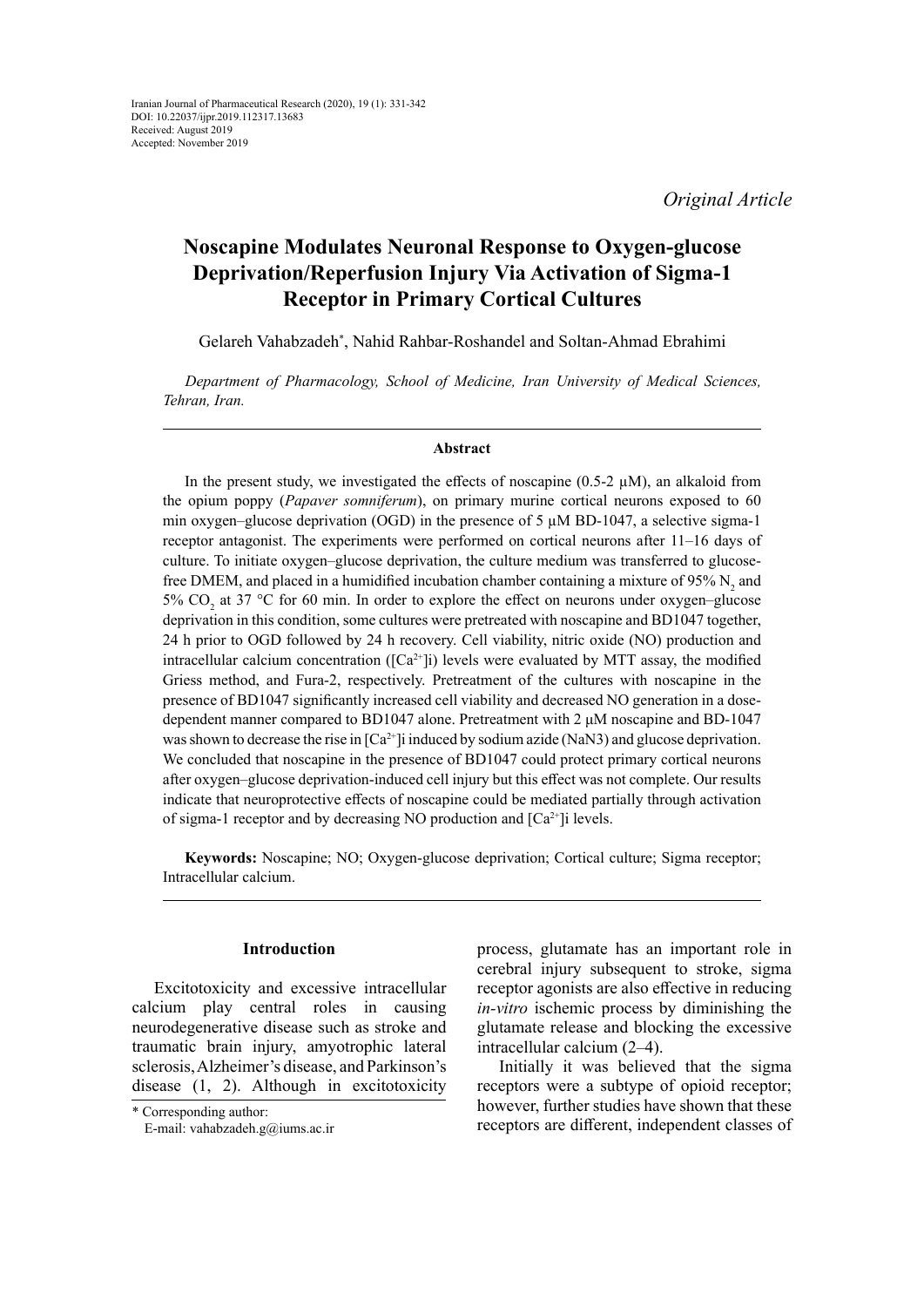proteins and have a distinct pharmacological profile consisting of two subtypes termed sigma-1 and sigma-2 (5–8). Both subtypes of receptors are widely distributed in different parts of the CNS, *e.g.* prefrontal cortex, hippocampus, striatum, and several other tissues, including the immune and endocrine systems (2, 6 and 9).

 These receptors have many physiological and pathophysiological roles in learning and memory, movement disorders, drug addiction, amnesia, pain, depression, Alzheimer's disease, stroke, retinal neuroprotection, HIV infection, and cancer. So, they are candidate as a therapeutic target for various diseases (3, 10). In this context, especially sigma-1 receptors have an important role in modulating several physiological event such as the regulation of inositol 1,4,5-triphosphate receptors and calcium mobilization from endoplasmic reticulum stores, modulation of calcium entry through ion channels at the plasma membrane including Kv1.4 channels, N**-**methyl-d-aspartate (NMDA) receptors, and voltage-dependent calcium channels. Similarly, in *in-vitro* and *in-vivo* studies, sigma-1 receptor activation inhibited ischemic injury by decreasing NO production via suppressing such as decrease glutamate and NMDAinduced nitric oxide synthase (NOS) activation. Therefore, the sigma-1 receptor could be a novel target in treatment of many diseases such as stroke  $(6, 11-14)$ . For example, it has been shown that activation of sigma-1 receptor agonists has protective effect in focal cerebral ischemia injury by suppression neuronal NO production (11). Also, Katnik *et al*. (3) have shown that regulating intracellular calcium by activation of sigma receptors in cortical neurons exposed to ischemia is one of the mechanisms by which these receptors may possibly exert their neuroprotective properties in this condition. They also demonstrated that the sigma-1 receptor antagonist, BD1047 blocked this neuroprotective effect.

Noscapine is a [benzylisoquinoline](https://en.wikipedia.org/wiki/Benzylisoquinoline) [alkaloid](https://en.wikipedia.org/wiki/Alkaloid)  from the opium poppy *Papaver somniferum* and unlike many other alkaloids from the opium latex does not have any notable secondary sedative, hypnotic, analgesic, or euphoric properties (15–17). Ye *et al.* (18) showed that noscapine could inhibit murine lymphoid

tumors, probably by suppressing microtubules assembly. Also, this agent could cause cell cycle arrest in several human and murine neoplasms including lymphoma, thymoma, melanoma, and breast cancer and induced apoptosis in both *in-vitro* and *in-vivo* study (15, 19). Kamei (20) showed that pretreatment with rimcazole, a specific antagonist of sigma-receptors decreased antitussive effects of noscapine considerably. Ebrahimi (21) showed that the effect of noscapine on cough suppression was probably via interference with the actions of bradykinin. In addition, Mahmoudian *et al.* (22) demonstrated that noscapine decreased inflammatory damage during ischemia in rat pups model of ischemic brain injury. Khanmoradi *et al.* (23) showed that Noscapine protected renal tissue in Wistar rats against ischemia-reperfusion injury by down regulation of the inflammatory mediators. Another study in our lab demonstrated that noscapine significantly increased neuronal cell viability after oxygen-glucose deprivation for 30, 60, and 240 min in murine primary cortical culture probably by re-establishment of calcium homeostasis following a decrease in NO production (24).

In this work, we aim to determine whether sigma receptors are involved in protective effects of noscapine after oxygen–glucose deprivation/recovery (OGD/R). In addition, we want to show if the protective effects of noscapine are dependent on modulation of intracellular calcium and/or NO production.

# **Experimental**

### *Preparation of primary cell cultures*

Timed pregnant mouse was purchased from Iran University of medical science. Under anaesthesia using chloroform, the pregnant mouse was killed by cervical dislocation and mouse embryos  $(E_{15-18})$  were euthanized and decapitated. Fetal cerebral cortex was used for primary mice cortical neuron isolation and cultured as described previously (25, 26).

The resulting homogenate was then centrifuged at 300  $\times$ g for 5 min at 20  $\rm{^{\circ}C}$  and were seeded in 12-well plates (at a density of  $6 \times 10^4$ ) and glass coverslips pre-treated with poly-D-lysine (10 µg/mL; Sigma-Aldrich) for viability evaluation via OGD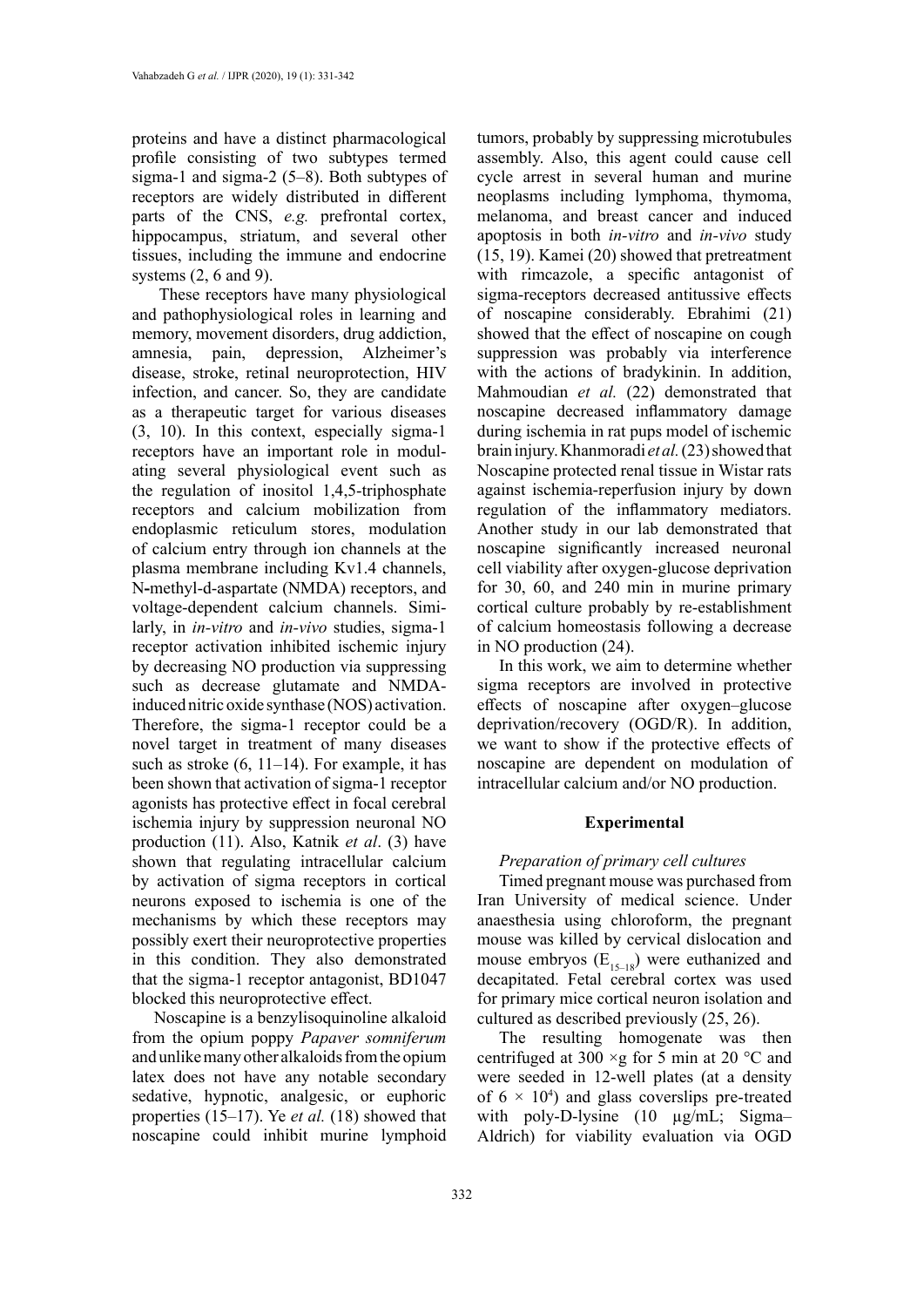and chemical OGD, respectively. The cultures were maintained at 37 °C in 100% humidity and in a  $95\%$  air and  $5\%$  CO<sub>2</sub> atmosphere. The plating medium consisted of RPMI-1640 supplemented with 10% FBS, 5% horse serum, and 100 IU/mL penicillin and100 µg/ml streptomycin (Sigma-Aldrich, Saint Louis, MS, USA).

After 24–48 h, to eliminate the very small number of non-neuronal cells, 10 µM cytosine arabinoside (Sigma, St. Louis, MO, USA) was added to medium culture for 3 days. The experiments were performed after 11-16 days *in-vitro*. All experiments were carried out by the Institute of Animal Care Committee at Iran University of Medical Sciences.

# *Oxygen–glucose deprivation and drug exposure*

After 11-16 days in culture, noscapine was exposed to Oxygen–glucose deprivation as described previously (27).

The cells were exposed with 5  $\mu$ M BD1047, the selective sigma-1 antagonist (Sigma-Aldrich, St. Louis, MO, USA) with or without 0.5-2 µM noscapine (Sigma-Aldrich, St. Louis, MO, USA), 24 h before OGD. The current concentration of noscapine was chosen according to our previous research works.

Briefly, to achieve OGD, the cells were treated to OGD medium containing glucose/ glutamine-free DMEM without FBS and transferred in an anaerobic chamber with 95% (v/v)  $N_2$  and 5% (v/v)  $CO_2$ . The anaerobic chamber was kept sealed at 37 °C. After 60 min in OGD, the chamber was opened and the cultures were removed from the anaerobic chamber and returned to a normoxic environment in RPMI-1640 under the standard cell incubator containing 5% CO2, 95% air balance, and 98% humidity at 37 °C for 24 h.

# *Analysis of neuronal cell viability*

For quantitative measurement of neuronal viability, 3-(4, 5-dimethylthiazol-2-yl)-2, 5-diphenyltetrazolium bromide (MTT) assay was added at a final concentration of 0.5 mg/ mL for 4 h as previously described by  $(28)$ .

After the cell incubation with MTT, the insoluble formazan crystals in the living cells was dissolved in 200 μL DMSO for 15 min. The optical density (OD) was measured at 570 nm with Dynex MMX microplate reader (Dynex, Richfield, MN, USA). Survival of the control group was defined as 100%. OGD control group: the plates exposed to OGD conditions without addition of any drugs. Control group: the plates not exposed to OGD and without addition any drugs. BD1047 group: the plates exposed to OGD conditions with addition of 5 µM BD1047 (the selective antagonist of sigma-one receptors). BD1047 and noscapine group: the plates exposed to OGD conditions with addition of 5  $\mu$ M BD1047 and different concentrations of noscapine  $(0.5\n-2 \mu M)$ .

#### *Nitrite analysis*

Detecting  $NO_2^-$  in culture supernatants was assessed by using modified Griess reaction (Sigma Chemical Co. St. Louis, MO, USA). The Griess reagent system is based on the chemical reaction which reacts with sulfanilic acid to produce the diazonium ion. A Nitrite Standard reference curve must be prepared for each assay for accurate quantitation of NO2– levels in experimental samples.

After 24 h OGD, the medium in each well was removed and centrifuged at  $10,000 \times g$ for 10 min at 20 °C. Nitrite was determined by mixing 100 µL supernatant with an equal volume of Griess reagent at room temperature. After 10 min, the absorbance at 540 nm was determined on a microplate reader.

*Measurement of intracellular free calcium* To describe the intracellular calcium levels during ischemia,  $4 \text{ mM }$  NaN<sub>3</sub> (Sigma-Aldrich, Saint Louis, MS, USA), was used for induction of chemical OGD in the presence of noscapine with or without BD 1047 and continued throughout the entire experiment.

After 30 min chemical OGD, cortical cell cultures grown on coverslips were washed three times with salt solution containing (in mM): 140 NaCl, 3 KCl, 2.5 CaCl<sub>2</sub>, 1.2 MgCl2, 7.7 glucose and 10 HEPES, pH 7.4 and incubated with 4  $\mu$ M fura 2/AM at room temperature for 30 min in a dark incubator.

We used an Olympus IX-71 inverted microscope and a cooled charge-couple device (CCD) camera equipped with an automated fluorescence filter changer for recording and subsequent [Ca2+ ]i calculation. Fluorescence emission images of intracellular Fura-2 at 510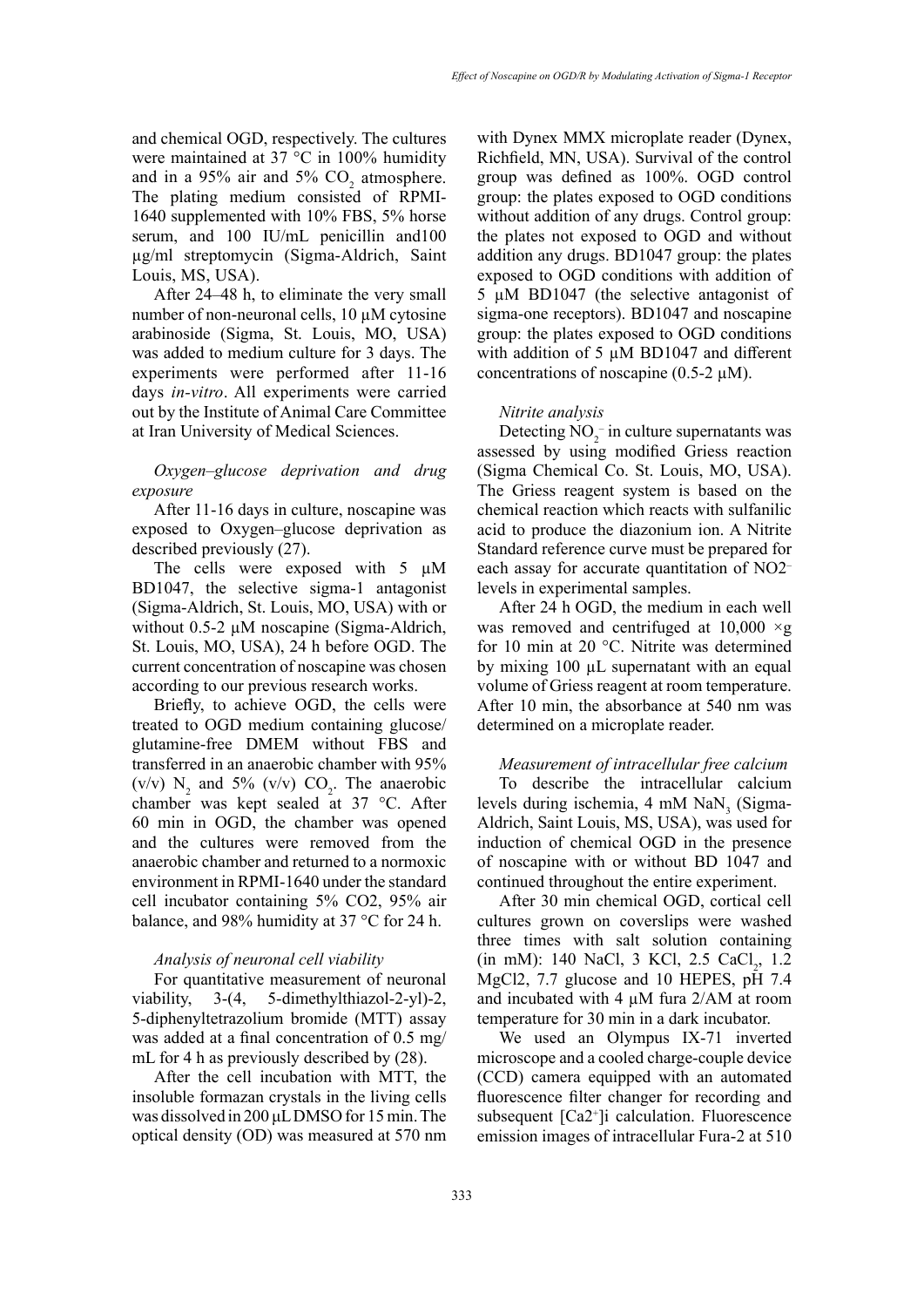nm and change its peak excitation from 340 nm to 380 nm in response to calcium binding. Ratio metric analyzes were carried out by using ImageJ software.

#### *Statistical analysis*

All values were expressed as the mean  $\pm$ standard error mean (SEM). statistical analysis of triplicate measurements represented at least three independent experiments to obtain comparable results for statistical analysis. Significant differences among multiple groups were examined using One-way analysis of variance (ANOVA) followed with Dunnett test. Statistical significance was defined as *P*-values less than 0.05 (*P* < 0.05). the data were analyzed using Graph Pad Prism 6.0 software.

#### **Results**

*Involvement of sigma-1 receptors in protection after OGD/R*

To clarify whether the protective effect of noscapine against 60 min OGD/R-induced cell death was associated with sigma receptors, we

examined the effects BD1047, the sigma-1 selective antagonist in the presence or absence of different concentrations of noscapine. Cell survival following OGD-induced cell damage in the presence of BD1047 and different concentrations of noscapine was determined.

As shown in Figure 1 the decrease in cell viability induced by 5  $\mu$ M BD1047 (27.05%  $\pm$ 0.32) was statistically significant when compared to the OGD control group  $(61.92\% \pm 1.2)$ .

Our results showed that pretreatment of neuronal cells with BD1047 followed by noscapine (0.5-2 µmol) after 60 min oxygen– glucose deprivation/24 h recovery decreased cell viability compared with OGD control group.

However, although noscapine at its highest concentration was unable to exert a complete protective effect (compared to OGD/R control), it did have a concentration dependent protective effect.

*Involvement of sigma-1 receptors in changing NO production after OGD/R*

We examined the effects of 5 μM BD1047



concentrations of noscapine on primary cultured murine cortical neurons subjected to 60 min oxygen-glucose deprivation/24 n recovery-induced<br>cell injury. Cell viability was determined using MTT assay. The values are presented as the mean  $\pm$  SEM. \*\**P* < 0.001 *vs.* BD1047 group. **Figure 1.** The effect of 5  $\mu$ M BD1047 in the presence of different subjected to 60 min oxygen-glucose deprivation/24 h recovery-induced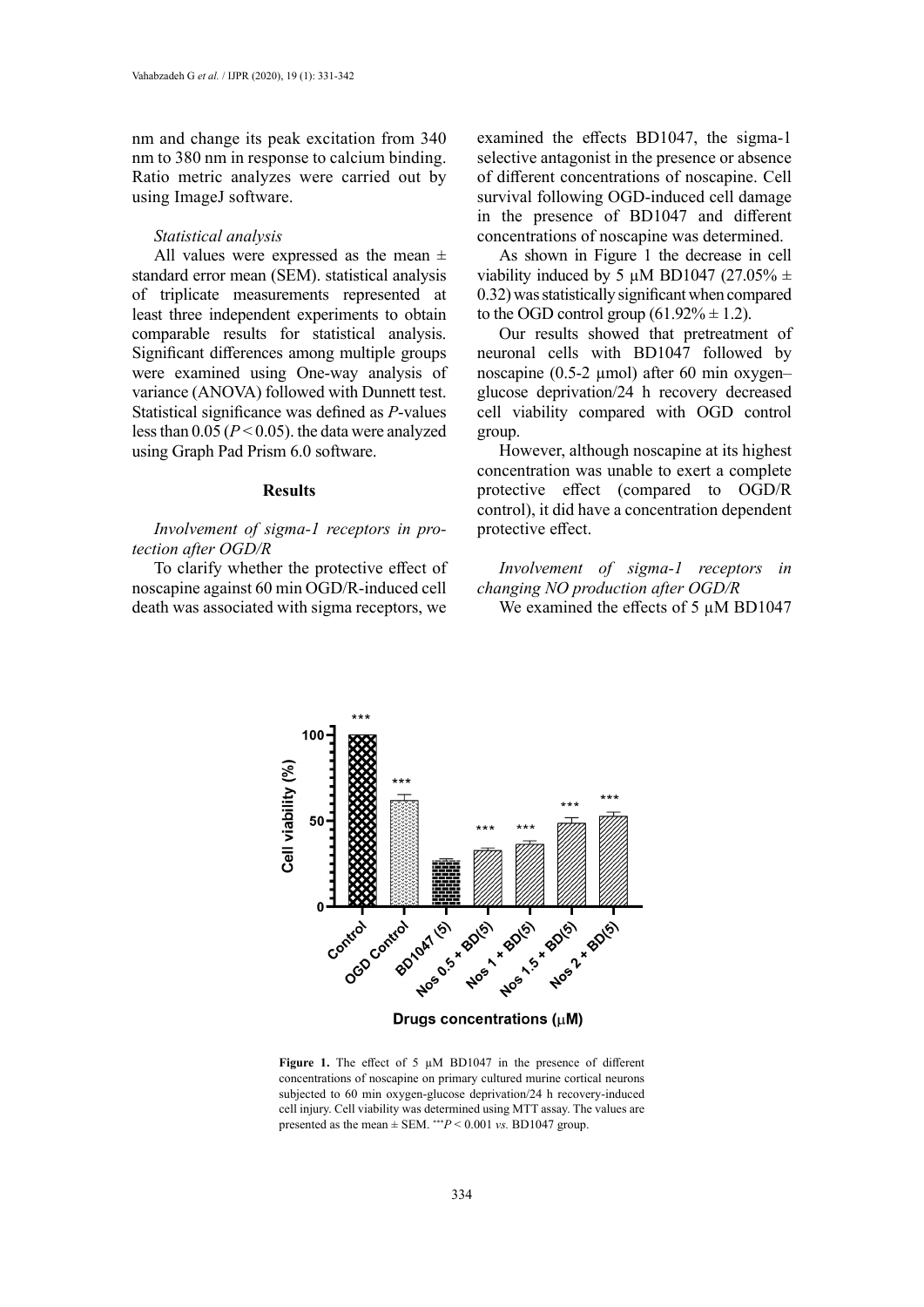

**Figure 2.** The effect of 5  $\mu$ M BD1047 on NO production in the presence of different min oxygen-glucose deprivation/24 h recovery-induced cell injury. The values are presented as the mean  $\pm$  SEM.  $*P < 0.05$ ,  $**P < 0.001$  *vs.* BD1047 group. concentrations of noscapine on murine primary cultured cortical neurons during 30

on NO production in primary cortical neurons exposed to 30 min OGD/R in the presence of different concentrations of noscapine. As shown in Figure 2, the pre-treatment of neuronal cells with BD1047 (1.70  $\pm$  0.03) after 30 min OGD/R, produced significantly more nitrite compared to OGD control group (1.11  $\pm$ 0.04). Pre-treating neurons with BD1047 and noscapine  $(0.5\n-2 \mu M)$  together after 30 min OGD/R induced a decrease in NO production as compared with BD1047 alone. The effects of noscapine in the presence of BD1047 on NO production were concentration dependent; however even at the highest noscapine concentration the nitrite levels did not return to OGD/R control group levels.

The effects of L-NAME  $(100 \mu M)$  on NO production were also examined. The results indicated that NO production induced by 30 min of oxygen– glucose deprivation was reduced by L-NAME, a NOS inhibitor (Figure 2).

*Involvement of sigma-1 receptors in modulating intracellular calcium levels after OGD/R*

Four millimolar  $\text{NaN}_3$  was able to induce a significant increase in  $[Ca^{2+}]$ <sub>i</sub> levels in cortical neurons bathed in  $Ca^{2+}$ -containing medium  $(146.49\% \pm 1.75)$  (Figures 3A-3B). Exposure of cortical neurons to NaN<sub>2</sub> and 2  $\mu$ M noscapine after 30 min, decreased [Ca<sup>2+</sup>] i levels by 127.73%  $\pm$  1.75. However, the chemical OGD-evoked increase in  $[Ca^{2+}]$ levels was by  $204.98 \pm 2.04$  in the presence of 5 µM BD1047. Nevertheless, when 2 µM noscapine was used in the presence of 5 µM BD1047 after 30 min, the level of intracellular of calcium declined  $(185.15\% \pm 31.48)$ (Figures 4A-4B).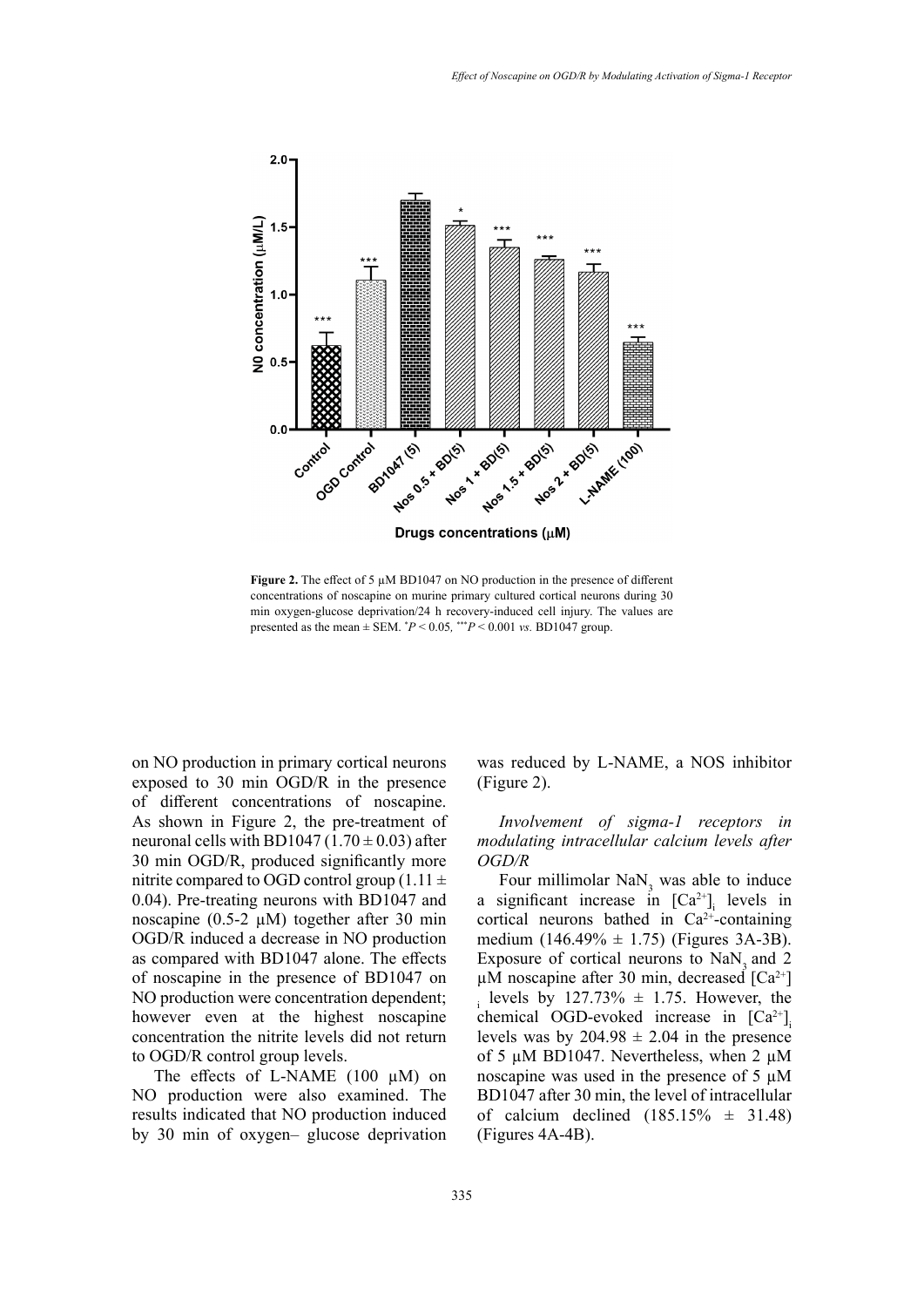



**Figure 3.** Changes in  $[Ca^{2+}]$  levels induced by chemical OGD  $(4 \text{ mM } \text{NaN}_3)$  in the presence of 2  $\mu$ M noscapine in primary cortical neurons. (A) Time course of NaN<sub>3</sub>-induced [Ca<sup>2+</sup>]i rise in presence of 2  $\mu$ M noscapine. NaN<sub>3</sub> (4 mM) stimulated [Ca<sup>2+</sup>]i levels increase. After 30 min ischemic insult, the cells were treated with 2 µM noscapine during chemical ischemia. Two micromolar noscapine could decrease [Ca<sup>2+</sup>]i levels during chemical ischemia. (B) Bar graph of mean change in  $[Ca^{2+}]$  levels acquired in response to chemical ischemia in presence of 2  $\mu$ M noscapine. \*\*\**P* < 0.001 *vs.* NaN3 group.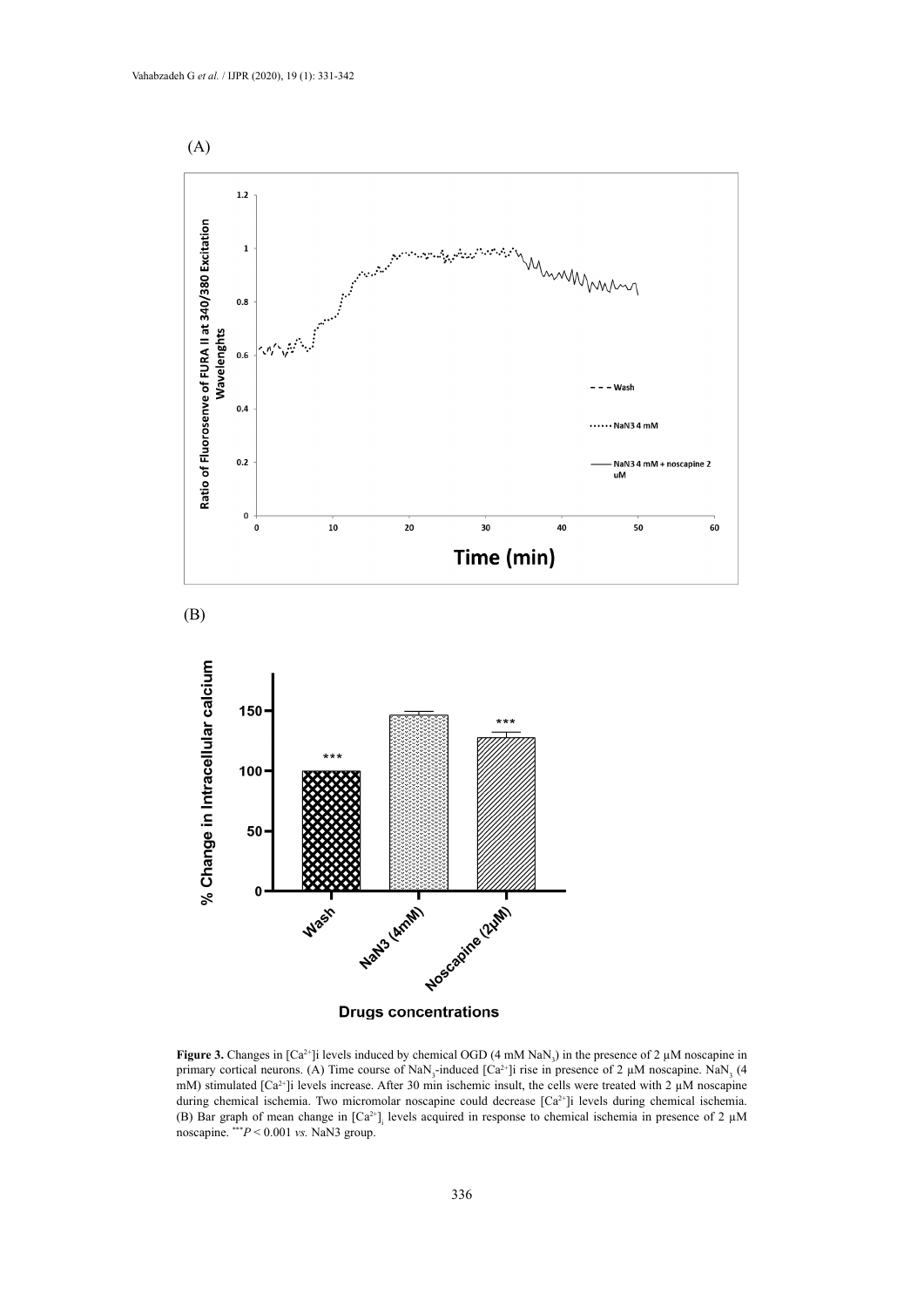

**Figure 4.** Changes in  $[Ca^{2+}]$ i levels induced by chemical OGD (4 mM NaN<sub>3</sub>) in the presence of BD1047 with or without 2  $\mu$ M noscapine in primary cortical neurons. (A) Time course of NaN<sub>3</sub>-induced [Ca<sup>2+</sup>]i rise in presence and absence of 2  $\mu$ M noscapine and 5  $\mu$ M BD1047. NaN<sub>3</sub> (4 mM) stimulated [Ca<sup>2+</sup>]i levels increase. After 30 min ischemic insult, the cells treated with 5  $\mu$ M BD1047. BD1047 could rise [Ca<sup>2+</sup>] i levels during chemical ischemia. Two micromolar noscapine added to 5 µM BD1047 during ischemia and reduced the  $[Ca^{2+}]$ i levels compare to BD1047 alone. (B) Bar graph of mean change in  $[Ca^{2+}]$ <sub>i</sub> levels acquired in response to chemical ischemia in presence and absence of 2 µM noscapine and 5 µM BD1047. \*\*\**P* < 0.001 *vs.* NaN3 group.

337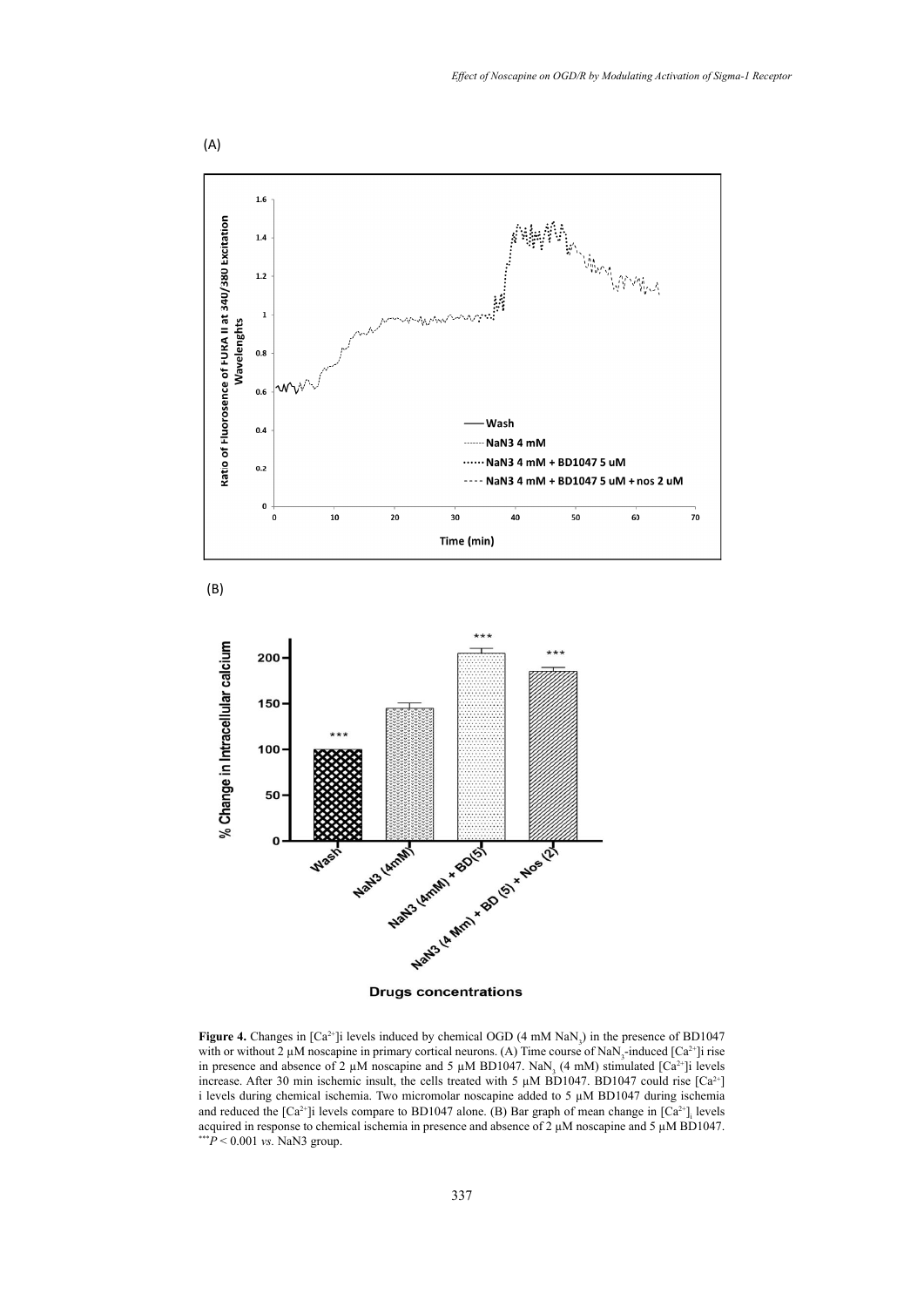#### **Discussion**

Research by other workers has demonstrated that glutamate is a key neurotransmitter in the ischemia induced excitotoxicity process. An excess of glutamate is thought to play an important role in the progress of cerebral infarction via NMDA receptor activation that leads to intracellular calcium overload which causes in turn toxic reaction and ultimately leads to cell damage and death (29–31). Although blocking these receptors could help to attenuate neuronal damage, inhibition of other positive effects of NMDA receptors put a limit on usefulness of this treatment. Therefore, other strategies had to be used to treat hypoxic-ischemic brain damage for moderating NMDA receptor function or interaction in the cascade of toxic reactions that led to excitotoxicity.

According to the previous investigations, sigma receptors could act as putative therapeutic targets for reduction of excitotoxic and neurodegenerative damage (29, 32). Sigma receptors are important because they can greatly affect function of glutamate receptors during excitotoxicity (33). Ligands of both types of sigma receptor subtypes possibly synergistic influenced by several aspects of neurodegeneration and made it possible to modulator effect on neuronal degeneration process far more than traditional drugs (29). More recently a greater role has been attributed to the sigma-1 receptor subtype in some pathological and physiological processes (2). Sigma-1 receptors are located mostly on the endoplasmic reticulum (ER), but when cells are exposed to prolonged stress or their sigma- one agonists, these receptors could translocate to the plasma membrane and modulate different ion channels activities such as voltage-gated and ligand-gated  $Ca^{2+}$ ,  $K^+$ , Na<sup>+</sup> and Cl<sup>-</sup> (34). Therefore, based on these observations it has been suggested that sigma-1 receptor ligands hold promise as protective agents for the treatment of cerebral ischemia (34–36).

Many studies have shown that sigma receptor ligands have a wide variety of actions including protecting of neuronal cells and treatment of cerebral ischemia in several cells such as retinal ganglion cells, cerebral cortex, primary neuronal cultures, and cells used in ischemic stroke models (29, 33–35 and 37). For example, it has been revealed that the potent sigma-1 receptor ligand 4-phenyl-1- (4-phenylbutyl) piperidine (PPBP) attenuated neuronal injury of primary cortical neuronal cultures when exposed to 120 min OGD or 100 µM glutamate (37). Yang *et al.* (35) have demonstrated that therapeutic use of sigma-1 receptor ligand PPBP protected striatal neurons in newborn piglets model of neonatal global hypoxia-ischemia devoid of showing adverse effects associated with completely blocking NMDA receptors in the developing brain. Similarly, PPBP used in an *in-vitro* model of hypoxia/hypoglycemia in rat primary neuronal cultures and could decrease neurotoxicity caused by cerebral ischemia (32). However, the exact mechanism of this effect is unclear.

In previous studies it has been shown that noscapine could induce the protective effects in variety of ischemic conditions. Khanmoradi *et al.* (23) showed that noscapine exerted renoprotective effects via down regulation of the inflammatory mediators such as tumor necrosis factor-α (TNF-α) and monocyte chemoattractant protein1 (MCP-1) in renal ischemia–recovery injury in rat models. Mahmoudian *et al.* (22) demonstrated that noscapine as a bradykinin antagonist reduced inflammation in a rat model of prenatal hypoxic-ischemic brain edema. Vahabzadeh *et al.* (24) showed that noscapine decreased NO levels and modulation intracellular calcium levels in primary murine fetal cortical. Kamei *et al.* (38) showed that the antitussive effect of noscapine was dose dependently reduced by pre-treatment with rimcazole, a specific antagonist of sigma sites in mice. This is appearing that noscapine has a protective role in ischemic conditions. Therefore, it could be postulated that this protective effect afforded by noscapine were to some extent dependent upon its action on sigma-one receptors.

As such, the aim of this research is to investigate the effects of noscapine in the presence of 5 µM BD1047, a sigma-1 receptor antagonist in primary cortical culture on 60 min oxygen-glucose deprivation/24 h recovery and show that if different concentrations of noscapine could protect neuronal cells against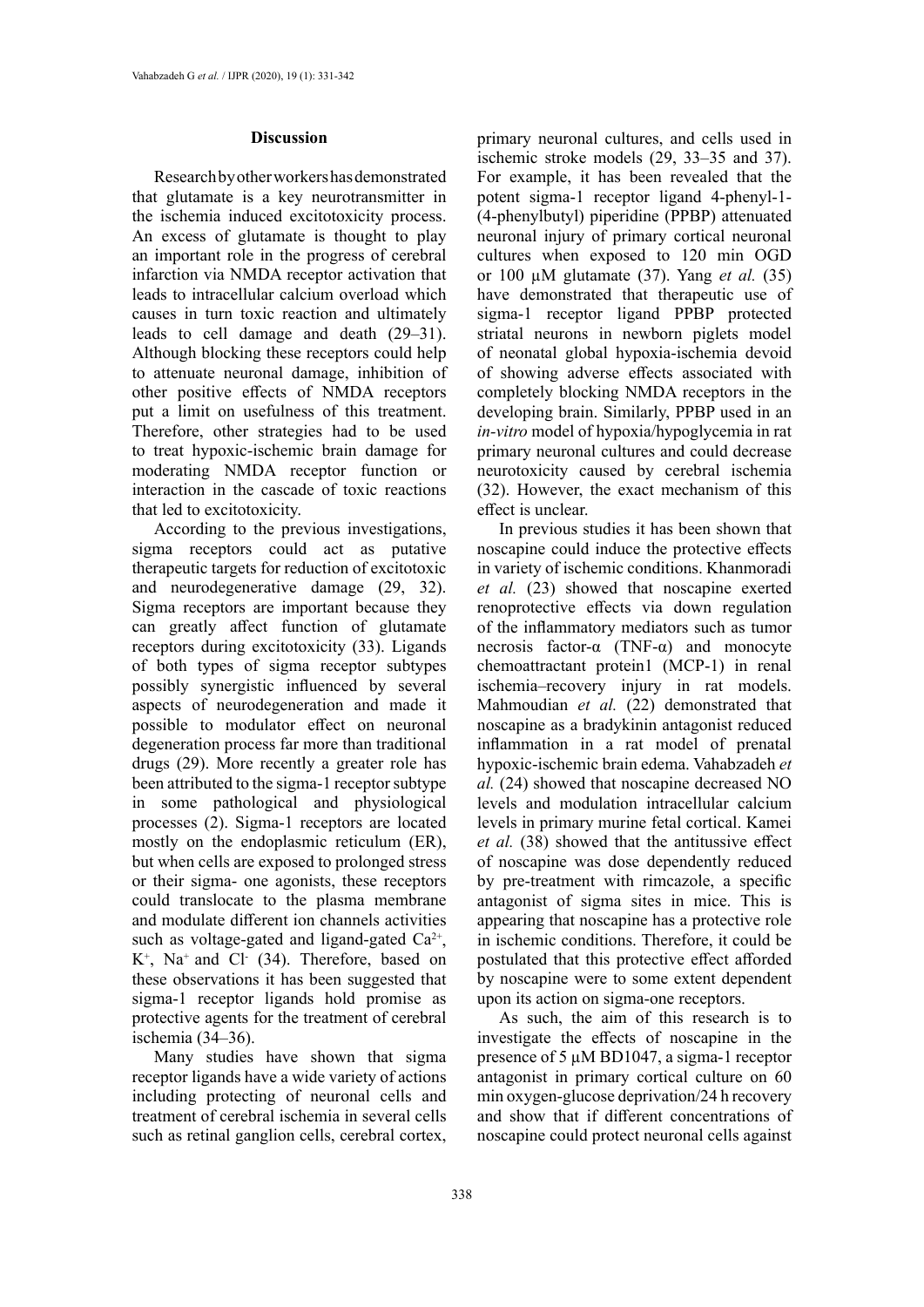sigma-1 antagonist in this condition and which mechanisms were involved.

Lack of oxygen and/or glucose is the main reason for ischemic brain injury (39–41). Thus, models have been developed to simulate*, invitro* conditions of low or no oxygen/glucose to mimic the pathologic process of ischemic stroke (42,43).

 Goldberg and Choi (44) subjected primary neuronal cultures to no oxygen/ no glucose conditions followed by normal oxygen and glucose exposure. He provided evidence that this model *in-vitro* produced cell damage similar to neurodegeneration that occurs in cerebral ischemic events in man. Therefore, the Goldberg OGD/R model was adopted in the present work.

MTT assay is widely used to measure cell viability and is a good indicator of cellular metabolic activity (45). In this experiment we used MTT assay to measure the number of living cells and were able to show that 5 µM BD1047 did not have neuroprotective effects on primary cortical culture after 60 min OGD, when used alone. However, when cells incubated in 0.5-2 µM noscapine together with 5  $\mu$ M BD1047 after 60 min OGD/R, the neuroprotective effects of noscapine were increased in a dose-dependent manner compared to BD1047alone but this effect was not complete.

It can be concluded that the neuroprotective effect of noscapine was at least, partially reversed by pretreating cells with BD1047, a selective sigma-1 antagonist. This suggests that activation of sigma-1 receptors is probably involved in the neuroprotective effects of noscapine against OGD-induced cell injury.

During the period of oxygen and/or glucose deprivation, or in the process of nerve damage, amounts of cellular and neuronal energy is diminished; this change results in increase in glutamate and aspartate concentration. Thus, NMDA receptor stimulation, followed by intracellular  $Ca^{2+}$  change and  $Ca^{2+}-CaM$ pathway activation ensue. It is known that excessive calcium in neuron and endothelial cells can activate the  $Ca^{2+}$ -dependent enzyme cascades such as neuronal and endothelial isoforms of NOS (nNOS and eNOS). Therefore, increased intracellular NO levels after OGD/R, is expected. (30, 46 and 47).

In the target cells, NO is converted to the cytotoxic molecule peroxynitrite which causes damage to DNA and therefore leads to cell injury or death (30, 46). In several *in-vitro* and *in-vivo* animal ischemic models, neurotoxicity of NO has been demonstrated. It is also known that under certain pathological conditions, NO production increases *e.g.* during ischemia. This can lead to cell injury and apoptotic cells death by induction of glutamate (11, 35, 46 and 47).

In this work, we were able to show that OGD/R caused an increase in the amount of intracellular NO. Also, our data show that BD1047 enhanced the NO generation due to OGD/R treat. In addition, noscapine was able to partially restore NO levels in the presence of BD1047.

Many studies have demonstrated that in the presence of ischemia, the generation of NO increases (11, 30, 35, 41 and 48). For example, Goyagi *et al.* (11) showed that PPBP, the potent sigma-1 agonist, had neuroprotective effects and decreased NO production after *in-vivo* striatal tissue damage due to 90 min middle cerebral artery occlusion (MCAO) in Wistar rats. Also, these effects of PPBP disappeared when nNOS was absent or was inhibited. In another research, Yang *et al.* (35) demonstrated that in striatal neurons of newborn piglets exposed to global hypoxia-ischemia, PPBP protected neurons by inhibiting NOS activity that was linked to the decreased coupling of nNOS to postsynaptic density-95 (PSD-95).

Therefore, the data obtained in this work is consistent with other investigations in so far as it shows the importance of sigma-one receptors in lowering the NO induced by OGD/R treatment. In addition, we were able to show that NO-attenuating effects of noscapine were also dependent, at least partially, on sigma-one receptor function.

Change in intracellular calcium ion concentration induced by ischemic condition, result to cell death. Increasing intracellular calcium via stimulation of calcium-sensitive ion channels led to disestablishment of plasma membrane function and finally boosted processes such as proteolysis, lipolysis, and the production of reactive oxygen species that caused cell injury and death (3). In this regard, one important mechanism by which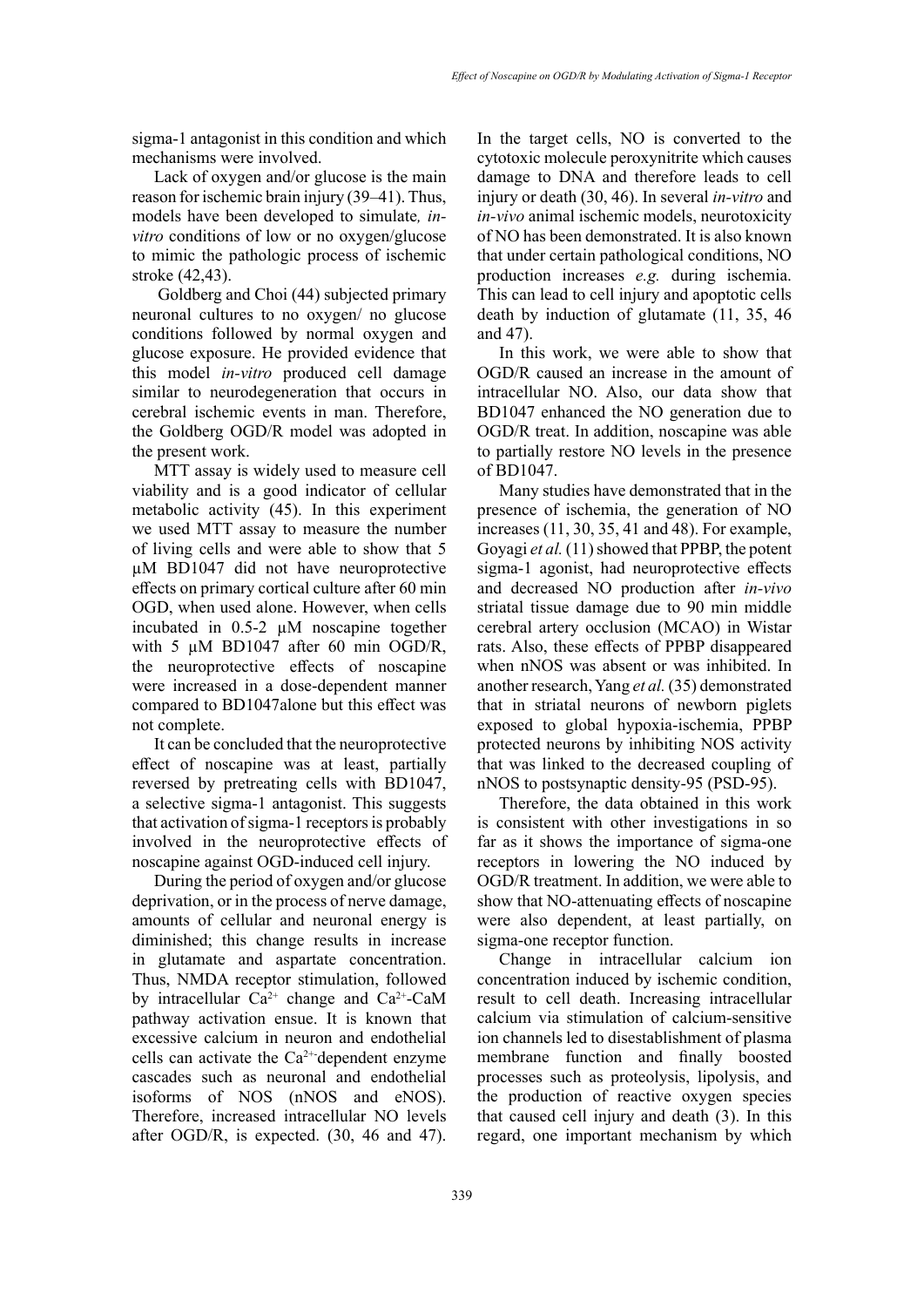sigma-1 receptor ligands protected the neuronal cells in glutamate receptor-mediated excitotoxicity, was modulating intracellular calcium homeostasis and inhibiting ion channel function (2, 3 and 9). For example; it has been shown that in neurocortical culture which was exposed to ischemia, activation of sigma-1 receptors protects the neuronal cells by decreasing in intracellular calcium concentrations (3).

Sodium azide/glucose deprivation model (chemical OGD) has been demonstrated to provoke electrophysiological and neurochemical changes similar to what is observed in the OGD model and could simulate ischemic conditions. This model is preferable to OGD because of producing neurochemical changes more rapidly and reproducibly, therefore making it easier to record the events that are related to changes in  $[Ca^{2+}]$ <sub>i</sub> (49). Thus, in this study, sodium azide/ glucose deprivation model was used. Our results showed that at the time of chemical OGD, the  $[Ca^{2+}]$ i was significantly increased compared to the external control condition. This result is consistent with previous reports, which showed that sodium azide could increase neuronal  $[Ca^{2+}]i$ , to reduced energy production  $(3, 49)$ . So, we examined the  $[Ca^{2+}]$ i level in neuronal cells exposed to 2 µM noscapine after 30 min of sodium azide and glucose deprivation treatment by using the Ca+2 -indicator Fura-2. The results suggested that exposure to 2 µM noscapine was able to reverse the effects of chemical OGD on intracellular Ca<sup>2+</sup> levels in primary cortical culture. This study also showed that increase in intracellular calcium by 5 µM BD1047, sigma-1 receptor antagonist, was diminished by noscapine, suggesting that noscapine acted as a sigma-1 receptor agonist. Our results support previous observations in other tissues that sigma-1 receptor ligands could modify intracellular calcium ion concentration. Katnik *et al.* (3) demonstrated that 1,3-dio-tolyl- guanidine (DTG), a sigma receptor agonist, was able to decrease  $[Ca^{2+}]$ i elevations in cultured cortical neurons from the embryonic rats exposed to chemical OGD. Also when the cells were treated with BD1047, DTG was not able to prevent ischemia induced increases in  $[Ca^{2+}]$ i. Mueller *et al.* (34) showed that sigma-1 receptors exert neuroprotective effects on retinal

ganglionic cells by suppression of calcium signaling through L-type VGCCs. Hayashi *et al.* (50) also showed that in a neuroblastomaglioma cell line (NG108), sigma-1 receptors modulated calcium signaling. Our data in the line with these works, demonstrate that noscapine has a protective effect on primary cortical culture exposed to sodium azide and glucose deprivation via reduction of intracellular  $Ca^{2+}$  levels thorough sigma-1 receptors. Thus, the role of sigma-1 receptor activation by noscapine was confirmed from the antagonism observed by BD1047.

## **Conclusion**

In conclusion, our data suggests that at least some of the neuroprotective effects of noscapine are due to its agonistic action on the sigma-1 receptor and that neuroprotective effects of noscapine against ischemia involve sigma-1 receptor activations induced suppression of intracellular NO levels and calcium.

#### **Acknowledgment**

This study was financially supported by the grant of Pharmacology Department, Iran University of Medical Sciences, Tehran, Iran.

#### **References**

- (1) Maya S, Prakash T and Das K. Assessment of neuroprotective effects of Gallic acid against glutamate-induced neurotoxicity in primary rat cortex neuronal culture. *Neurochem. Int.* (2018) 121: 50-8.
- (2) Nguyen L, Lucke-Wold BP, Mookerjee SA, Cavendish JZ, Robson MJ, Scandinaro AL and Matsumoto RR. Role of sigma-1 receptors in neurodegenerative diseases. *J. Pharmacol. Sci.* (2015) 127: 17–29.
- (3) Katnik C, Guerrero WR, Pennypacker KR, Herrera Y and Cuevas J. Sigma-1 receptor activation prevents intracellular calcium dysregulation in cortical neurons during *in-vitro* ischemia. *J. Pharmacol. Exp. Ther.* (2006) 319: 1355–65.
- (4) Hazell AS. Excitotoxic mechanisms in stroke: an update of concepts and treatment strategies. *Neurochem. Int.* (2007) 50: 941–53.
- (5) Carnally SM, Johannessen M, Henderson RM, Jackson MB and Edwardson JM. Demonstration of a direct interaction between sigma-1 receptors and acidsensing ion channels. *Biophys. J.* (2010) 98: 1182–91.
- (6) Martina M, Turcotte MEB, Halman S and Bergeron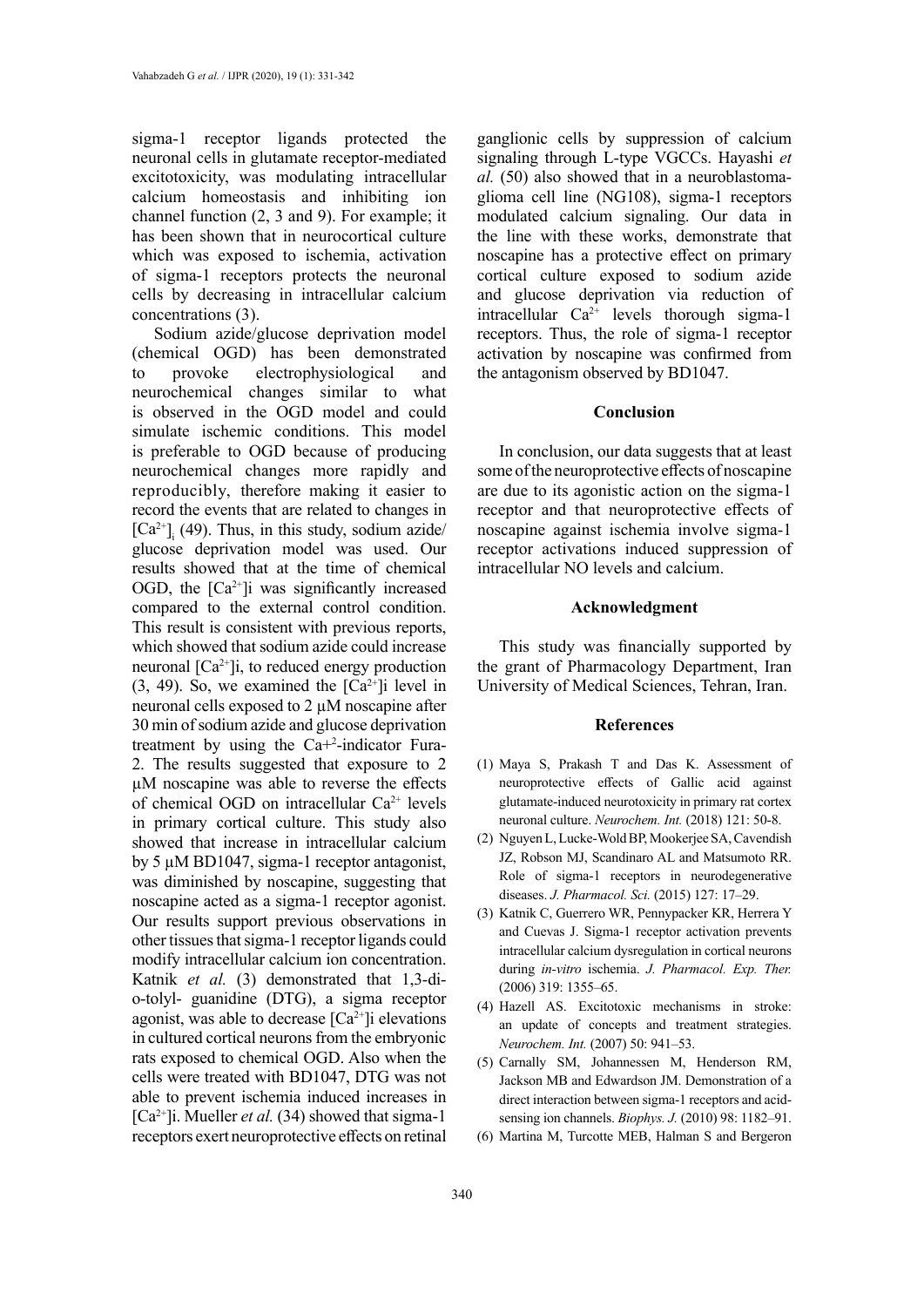R. The sigma-1 receptor modulates NMDA receptor synaptic transmission and plasticity via SK channels in rat hippocampus. *J. Physiol.* (2007) 578: 143–57.

- (7) van Waarde A, Rybczynska AA, Ramakrishnan NK, Ishiwata K, Elsinga PH and Dierckx RAJO. Potential applications for sigma receptor ligands in cancer diagnosis and therapy. *Biochim. Biophys. Acta* (2015) 1848: 2703–14.
- (8) Kume T, Nishikawa H, Taguchi R, Hashino A, Katsuki H, Kaneko S, Minami M, Satoh M and Akaike A. Antagonism of NMDA receptors by σ receptor ligands attenuates chemical ischemia-induced neuronal death *in-vitro*. *Eur. J. Pharmacol.* (2002) 455: 91–100.
- (9) Katnik C, Garcia A, Behensky AA, Yasny IE, Shuster AM, Seredenin SB, Petrov AV and Cuevas J. Activation of sigma1 and sigma2 receptors by afobazole increases glial cell survival and prevents glial cell activation and nitrosative stress after ischemic stroke. *J. Neurochem.* (2016) 139: 497–509.
- (10) Maurice T and Su TP. The pharmacology of sigma-1 receptors. *Pharmacol. Ther.* (2009) 124: 195–206.
- (11) Goyagi T, Goto S, Bhardwaj A, Dawson VL, Hurn PD and Kirsch JR. Neuroprotective effect of σ1-receptor ligand 4-phenyl-1-(4-phenylbutyl) piperidine (PPBP) is linked to reduced neuronal nitric oxide production. *Stroke* (2001) 32: 1613–20.
- (12) Guzman-Lenis MS, Navarro X and Casas C. Selective sigma receptor agonist 2-(4-morpholinethyl)1 phenylcyclohexanecarboxylate (PRE084) promotes neuroprotection and neurite elongation through protein kinase C (PKC) signaling on motoneurons. *Neuroscience* (2009) 162: 31–8.
- (13) Tchedre KT, Huang RQ, Dibas A, Krishnamoorthy RR, Dillon GH and Yorio T. Sigma-1 receptor regulation of voltage-gated calcium channels involves a direct interaction. *Invest. Ophthalmol. Vis. Sci.* (2008) 49: 4993–5002.
- (14) Vagnerova K, Hurn PD, Bhardwaj A and Kirsch JR. Sigma-1 receptor agonists act as neuroprotective drugs through inhibition of inducible nitric oxide synthase. *Anesth. Analg.* (2006) 103: 430–4.
- (15) Sung B, Ahn KS and Aggarwal BB. Noscapine, a benzylisoquinoline alkaloid, sensitizes leukemic cells to chemotherapeutic agents and cytokines by modulating the NF-κB signaling pathway. *Cancer Res.* (2010) 70: 3259–68.
- (16) Mahmoudian M, Mehrpour M, Benaissa F and Siadatpour Z. A preliminary report on the application of noscapine in the treatment of stroke. *Eur. J. Clin. Pharmacol.* (2003) 59: 579–81.
- (17) Altinoz MA, Topcu G, Hacimuftuoglu A, Ozpinar A, Hacker E and Elmaci İ. Noscapine, a non-addictive opioid and microtubule-inhibitor in potential treatment of glioblastoma. *Neurochem. Res.* (2019)

44: 1796-106.

- (18) Ke Y, Ye K, Grossniklaus HE, Archer DR, Joshi HC and Kapp JA. Noscapine inhibits tumor growth with little toxicity to normal tissues or inhibition of immune responses. *Cancer Immunol. Immunother.* (2000) 49: 217–25.
- (19) Barken I, Geller J and Rogosnitzky M. Noscapine inhibits human prostate cancer progression and metastasis in a mouse model. *Anticancer Res.* (2008) 28: 3701–4.
- (20) Kamei J. Possible role of sigma-receptors in the regulation of cough reflex, gastrointestinal and retinal function. *Nihon Yakurigaku Zasshi* (1999) 114: 35–41.
- (21) Ebrahimi SA, Zareie MR, Rostami P and Mahmoudian M. Interaction of noscapine with the bradykinin mediation of the cough response. *Acta Physiol. Hung.* (2003) 90: 147–55.
- (22) Mahmoudian M, Siadatpour Z, Ziai SA, Mehrpour M, Benaissa F and Nobakht M. Reduction of the prenatal hypoxic-ischemic brain edema with noscapine. *Acta Physiol. Hung.* (2003) 90: 313–8.
- (23) Khanmoradi M, Mard SA, Aboutaleb N, Nobakht M and Mahmoudian M. The protective activity of noscapine on renal ischemia–reperfusion injury in male Wistar rat. *Iran. J. Basic Med. Sci.* (2014) 17: 244-9.
- (24) Vahabzadeh G, Rahbar-Roshandel N, Ebrahimi SA and Mahmoudian M. Neuroprotective effect of noscapine on cerebral oxygen–glucose deprivation injury. *Pharmacol. Rep.* (2015) 67: 281–8.
- (25) Dawson VL, Dawson TM, London ED, Bredt DS and Snyder SH. Nitric oxide mediates glutamate neurotoxicity in primary cortical cultures. *Proc. Natl. Acad. Sci. U. S. A.* 88: 6368–71.
- (26) Dawson VL, Dawson TM, Bartley DA, Uhl GR and Snyder SH. Mechanisms of nitric oxide-mediated neurotoxicity in primary brain cultures. *J. Neurosci.* (1993) 13: 2651–61.
- (27) Frantseva MV, Carlen PL and El-Beheiry H. A submersion method to induce hypoxic damage in organotypic hippocampal cultures. *J. Neurosci. Methods* (1999) 89: 25–31.
- (28) Fan W, Li X, Huang L, He S, Xie Z, Fu Y, Fang W and Li Y. S-oxiracetam ameliorates ischemic stroke induced neuronal apoptosis through up-regulating α7 nAChR and PI3K/Akt/GSK3β signal pathway in rats. *Neurochem. Int.* (2018) 115: 50–60.
- (29) Nguyen L, Kaushal N, Robson MJ and Matsumoto RR. Sigma receptors as potential therapeutic targets for neuroprotection. *Eur. J. Pharmacol.* (2014) 743: 42–7.
- (30) Kostandy BB. The role of glutamate in neuronal ischemic injury: the role of spark in fire. *Neurol. Sci.*